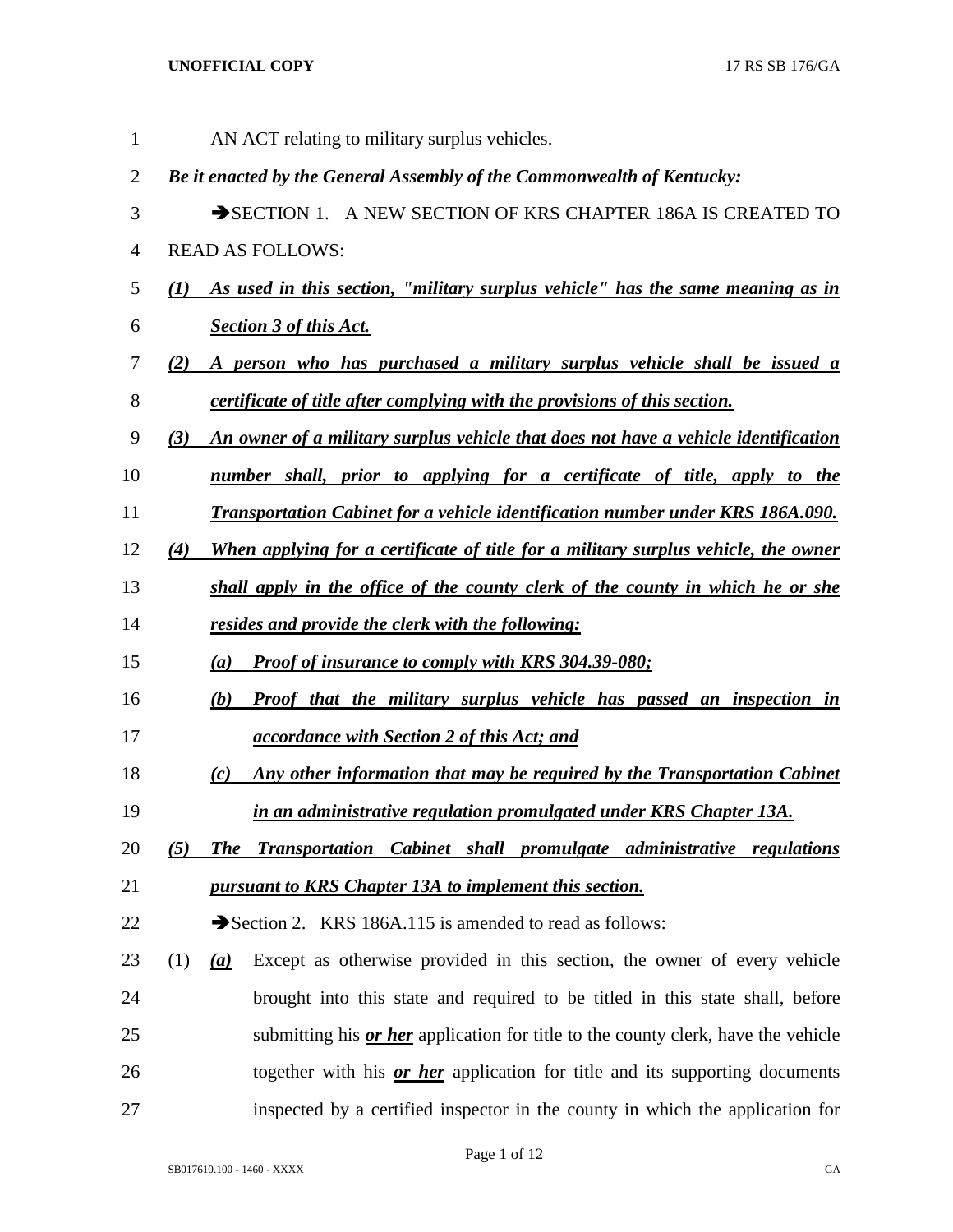| 1              |     |     | title is to be submitted to the county clerk.                                          |
|----------------|-----|-----|----------------------------------------------------------------------------------------|
| $\overline{2}$ |     | (b) | An owner of a military surplus vehicle seeking title in this state shall, before       |
| 3              |     |     | submitting his or her application for title to the county clerk, have the              |
| $\overline{4}$ |     |     | vehicle together with his or her application for title and its supporting              |
| 5              |     |     | documents inspected by a certified inspector in the county in which the                |
| 6              |     |     | application for title is to be submitted to the county clerk.                          |
| 7              | (2) |     | <b>For inspections under this section:</b>                                             |
| 8              |     | (a) | The certified inspector shall be certified through the Department of Vehicle           |
| 9              |     |     | Regulation following requirements set forth by the department by regulation            |
| 10             |     |     | and shall be designated by the county sheriff. The certified inspector will be         |
| 11             |     |     | held responsible for all certifications required pursuant to this chapter and will     |
| 12             |     |     | be liable for any and all penalties prescribed in this chapter, and shall be           |
| 13             |     |     | available during regular office hours at any and all offices and branches that         |
| 14             |     |     | issue applications for titles; $\left\{\frac{1}{2}\right\}$                            |
| 15             |     | (b) | There shall be a five dollar (\$5) fee for this certification, payable to the          |
| 16             |     |     | sheriff's office, upon completion of certification; [-]                                |
| 17             |     | (c) | There shall be an additional fee of ten dollars (\$10) per trip when it becomes        |
| 18             |     |     | necessary for the certified inspector to travel to the site of the vehicle rather      |
| 19             |     |     | than bringing the vehicle to the sheriff's inspection area; and.                       |
| 20             |     | (d) | An inspection conducted in one (1) county within the Commonwealth of                   |
| 21             |     |     | Kentucky under this subsection, and the fees paid for that inspection under            |
| 22             |     |     | this subsection, shall be honored by the certified inspector, sheriff, and county      |
| 23             |     |     | clerk in all other counties within this state. A second inspection shall not be        |
| 24             |     |     | required and additional fees shall not be required.                                    |
| 25             | (3) |     | <b>The Transportation Cabinet may require that modifications be made to a military</b> |
| 26             |     |     | surplus vehicle. Any modifications required by the cabinet under this section          |
| 27             |     |     | shall be made to the military surplus vehicle prior to its inspection.                 |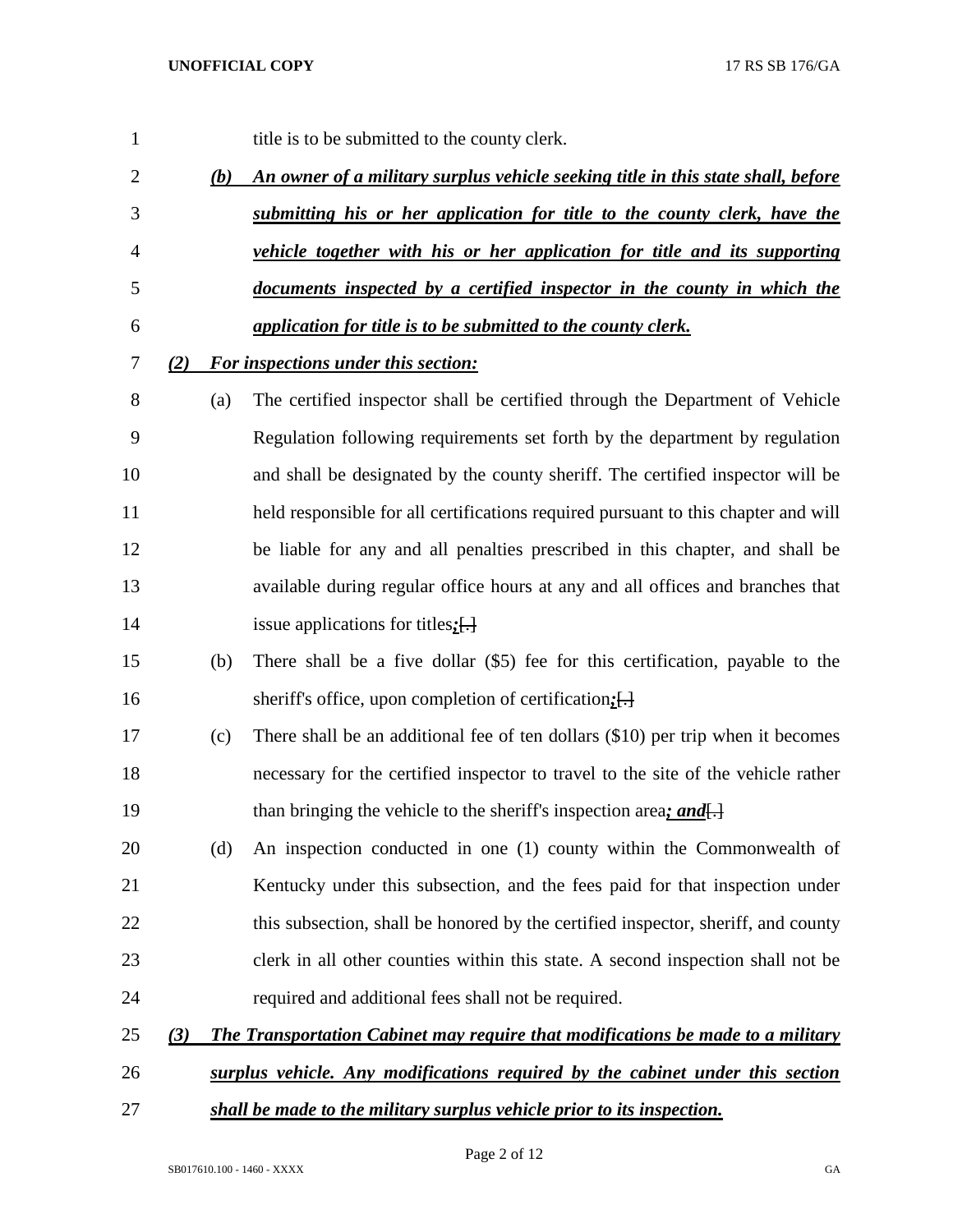| $\mathbf 1$ | (4)<br><b>The</b> | <b>Transportation Cabinet shall promulgate administrative regulations</b>               |
|-------------|-------------------|-----------------------------------------------------------------------------------------|
| 2           |                   | pursuant to KRS Chapter 13A to implement the provisions of subsections $(1)(b)$         |
| 3           |                   | and (3) of this section, including but not limited to vehicle modification              |
| 4           |                   | requirements and the creation of a separate inspection form. The Transportation         |
| 5           |                   | <b>Cabinet shall note that military vehicles were originally manufactured under the</b> |
| 6           |                   | federally mandated requirements set forth in 49 C.F.R. sec. 571.7 and shall only        |
| 7           |                   | require these vehicles to meet applicable federal motor vehicle safety standards.       |
| 8           | $(5)$ $\{2\}$     | The following vehicles are excluded from the requirement of inspection by a             |
| 9           |                   | certified inspector prior to titling in this state:                                     |
| 10          | (a)               | New motor vehicles sold by a dealer licensed in this state;                             |
| 11          | (b)               | Vehicles required to be registered in this state by reason of lack of a                 |
| 12          |                   | reciprocity agreement with another state and for which a nonnegotiable                  |
| 13          |                   | registration document is to be issued;                                                  |
| 14          | (c)               | Motor vehicles operated by a motor carrier under a nonnegotiable certificate            |
| 15          |                   | or permit issued by the Department of Vehicle Regulation;                               |
| 16          | (d)               | Motor vehicles owned by servicemen or servicewomen who are residents of                 |
| 17          |                   | Kentucky stationed outside of Kentucky may be inspected by the post provost             |
| 18          |                   | or similar officer of the camp, post, or station. The post provost or similar           |
| 19          |                   | officer shall submit an affidavit stating the name of the owner, the                    |
| 20          |                   | identification or serial number, the make, body style, current license or title         |
| 21          |                   | number, if any, and state in which currently registered or titled, if any, of the       |
| 22          |                   | motor vehicle;                                                                          |
| 23          | (e)               | Motor vehicles purchased in another state by persons who are residents of               |
| 24          |                   | Kentucky but are temporarily residing out of state for at least thirty (30) days,       |
| 25          |                   | but not longer than nine (9) months, may after the purchase of the vehicle be           |
| 26          |                   | inspected by the state police, a local law enforcement agency, or the vehicle           |
| 27          |                   | inspection program of another state. If an inspector in another state examines a        |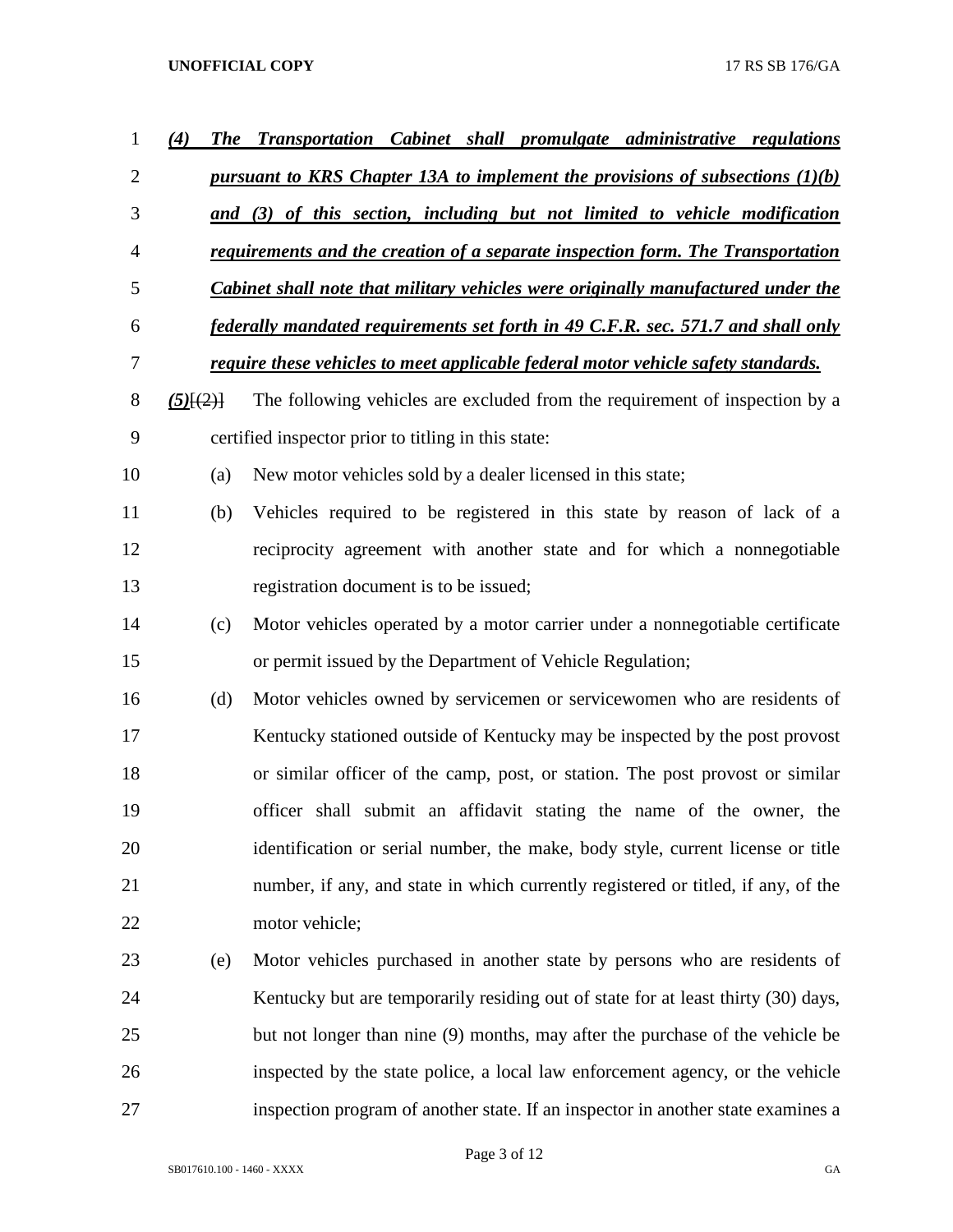vehicle under this paragraph, the purchaser may request the inspector to complete an affidavit stating the name of the owner, the vehicle identification number, the vehicle make and body style, the current state of registration, if any, and the current vehicle license or title number, if any. The Transportation Cabinet shall create an affidavit form containing at a minimum this information and shall post the form on the cabinet's Internet Web site. A person using an inspector in another state under this paragraph shall comply with all requirements of that state's inspection program, including payment of fees charged in that state. A person registering a motor vehicle for the first time in Kentucky under this paragraph shall transmit the application for registration, all supporting documentation, and payment for registration and usage tax to the county clerk of the county in which the person resides, and upon receipt of the appropriate documentation, the county clerk shall register 14 the vehicle; and

 (f) Motor vehicles no longer located in Kentucky but which require inspection in order to issue a corrected Kentucky title due to error in vehicle identification or serial number may be inspected by an inspector authorized to inspect vehicle identification or serial number by the laws of the state or foreign country where application for a new title has been submitted.

 *(6)*[(3)] When presented to a certified inspector for inspection or to a county clerk for processing, the owner's application for a first certificate of registration or title in his *or her* name shall be accompanied by proof of insurance in compliance with KRS 304.39-080 and one (1) of the following documents as applicable:

- (a) If the vehicle is a new vehicle not previously registered in this state, the properly assigned manufacturer's statement of origin for the vehicle for which registration or title is sought;
- 

(b) If the vehicle was last registered in this state, and is a vehicle for which a title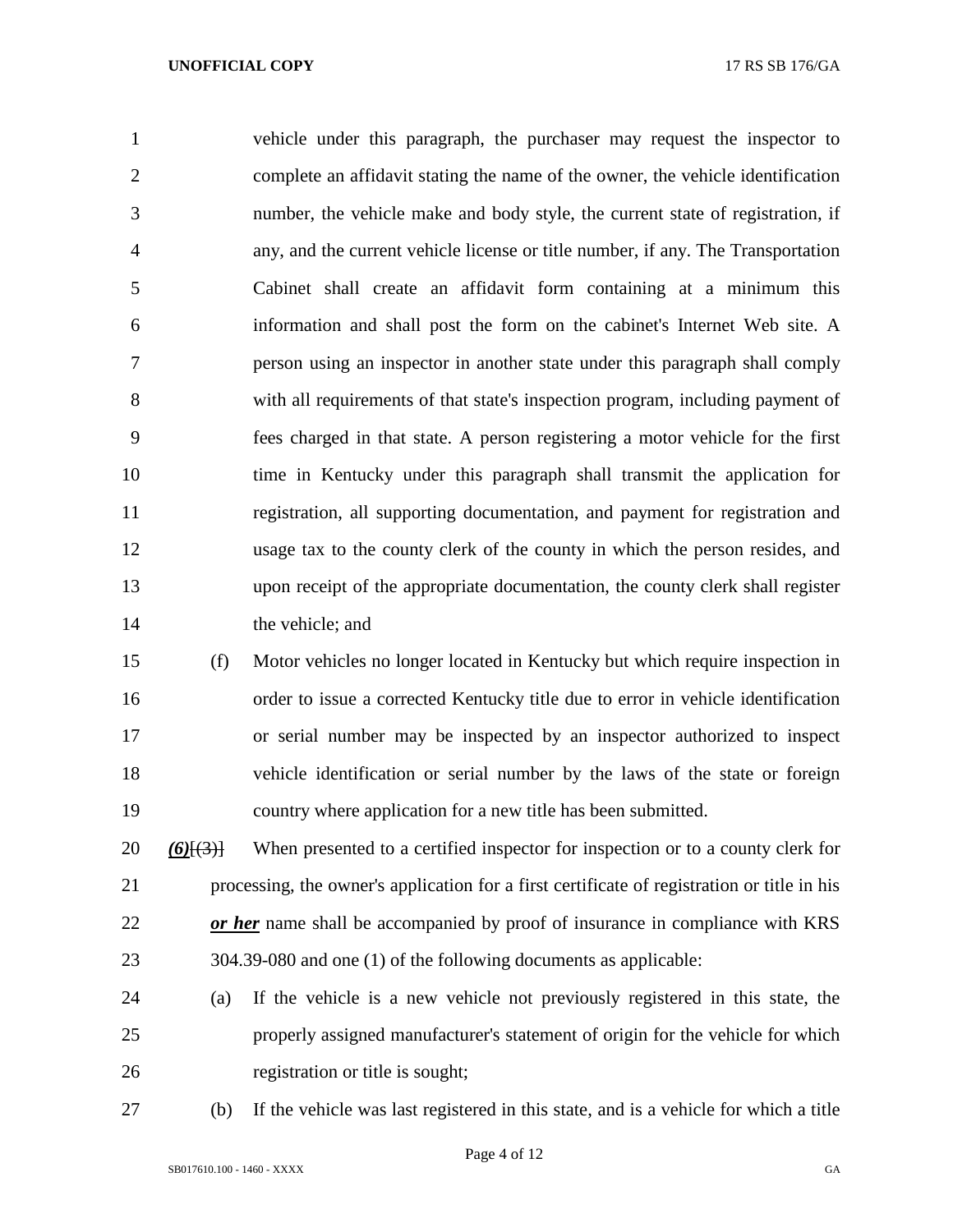- is not required in this state, a certificate of registration, or if the vehicle is one for which a certificate of title is required in this state, a properly assigned certificate of title;
- (c) If the vehicle was last previously titled in another state, a properly assigned certificate of title;
- (d) If the application refers to a vehicle previously registered in another country, the documents of that country establishing ownership of the vehicle;
- (e) If the application refers to a vehicle last previously registered in another country by a person on active duty in the Armed Forces of the United States, the county clerk may accept on behalf of the Department of Vehicle Regulation evidence of ownership provided the applicant by the United States Department of Defense; and
- (f) Except as provided in KRS 186A.072(2)(c) governing custom-built motorcycles, if the application relates to a vehicle which has been specially constructed or reconstructed, that fact shall be stated in the application, and the application shall be accompanied by the documents specified by administrative regulations of the Department of Vehicle Regulation.
- *(7)*[(4)] When requested to inspect a vehicle pursuant to this section, the certified inspector shall personally and physically inspect the vehicle, when registration or 20 title is sought in this state, on the following points:
- (a) He *or she* shall ensure that the application is legible and properly executed to 22 the extent required at the time of execution;
- (b) He *or she* shall compare the vehicle identification number as appearing on both the vehicle identification number plate, and the federal safety standards label of the vehicle which is sought to be registered or titled, with the corresponding number inscribed on the application, and its supporting documentation, and ensure that the vehicle identification number appearing at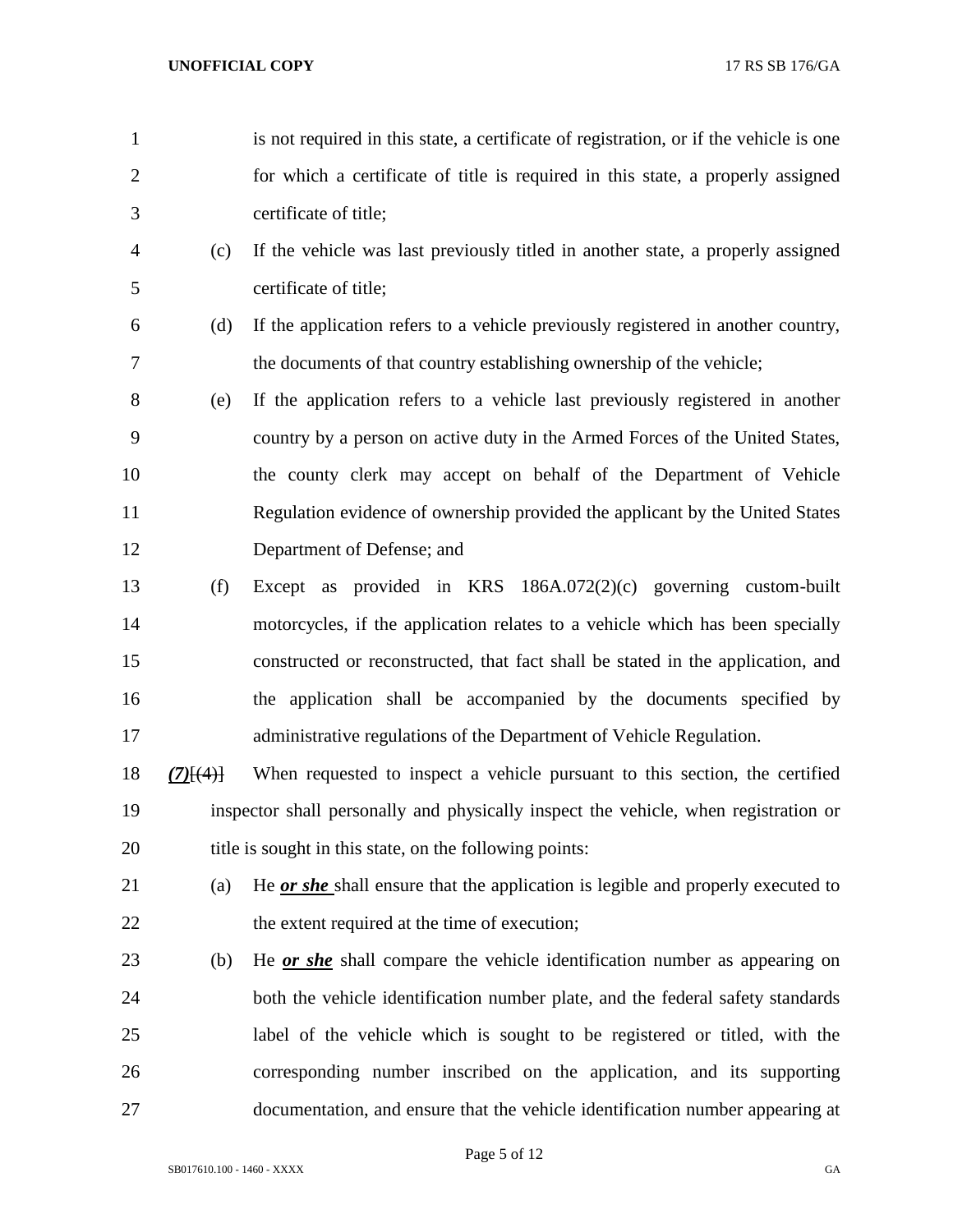each described location appears legitimate and that they are consistent with each other;

- (c) He *or she* shall examine the primary odometer of the vehicle and legibly record the reading in the space provided in the inspection section of the application; and
- (d) After exercising due diligence in inspecting the vehicle, the application, and its supporting documentation, and finding that they appear to be in order, the certified inspector shall execute the preprinted certificate of inspection according to its terms by printing in the spaces provided his *or her* first name, middle initial, and last name, and his *or her* title; the name of the county in which he serves; and the telephone number including the telephone area code of his *or her* agency, and sign in ink his *or her* signature in the space provided, and print the month, day, and year in which his *or her* inspection was made, certifying under penalty of forgery in the second degree the character, accuracy, and date of his *or her* inspection.
- *(8)*[(5)] The certified inspector shall refrain from executing the certificate of inspection if:
- (a) He *or she* has not personally and physically inspected the vehicle in accordance with this section;
- (b) He *or she* has reason to believe that the vehicle displays an unlawfully altered vehicle identification number;
- (c) The application and any of its copies are illegible or otherwise improperly executed, or contain information reasonably believed to be inaccurate or fraudulent;
- (d) The documentation required in support of any application is not present, or not consistent with the vehicle and the owner's application or appears fraudulent; or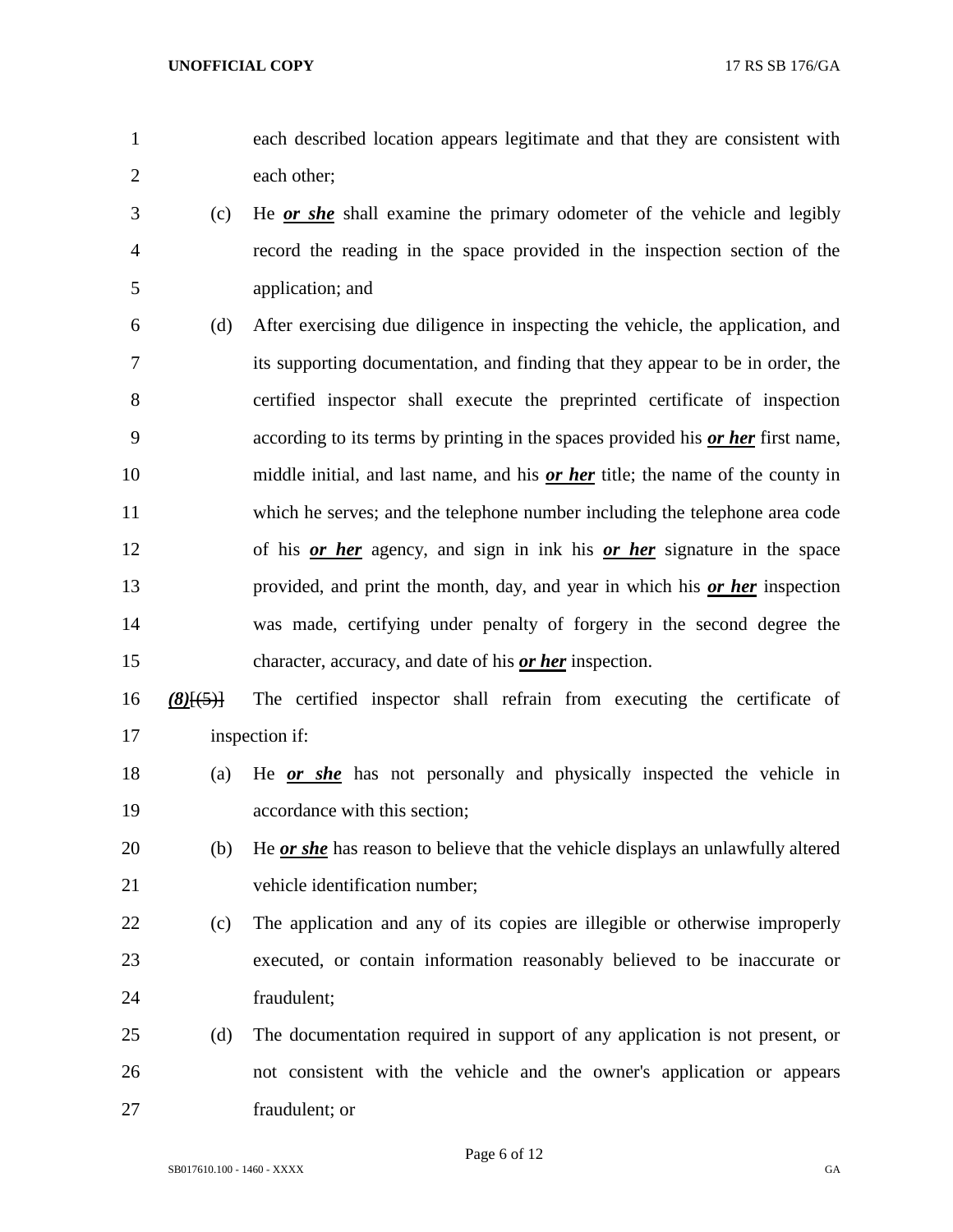(e) He *or she* has probable cause to believe the vehicle is stolen.

 *(9)*[(6)] (a) Inspections on motor vehicles that meet the definition of a "historic vehicle" under KRS 186.043(2) and are brought into this state shall be limited to verification of the vehicle identification number with supporting documentation for purposes of titling.

 (b) Inspections on motor vehicles that meet the definition of a classic motor vehicle project as set forth in KRS 186A.510 shall be limited to verification of the vehicle identification number with supporting documentation for purposes of issuing a classic motor vehicle project certificate of title under KRS 10 186A.535(1).

11 Section 3. KRS 186.010 is amended to read as follows:

 (1) "Cabinet," as used in KRS 186.400 to 186.640, means the Transportation Cabinet; except as specifically designated, "cabinet," as used in KRS 186.020 to 186.270, means the Transportation Cabinet only with respect to motor vehicles, other than commercial vehicles; "cabinet," as used in KRS 186.020 to 186.270, means the Department of Vehicle Regulation when used with respect to commercial vehicles.

 (2) "Highway" means every way or place of whatever nature when any part of it is open to the use of the public, as a matter of right, license, or privilege, for the purpose of vehicular traffic.

 (3) "Manufacturer" means any person engaged in manufacturing motor vehicles who will, under normal conditions during the year, manufacture or assemble at least ten (10) new motor vehicles.

 (4) "Motor vehicle" means in KRS 186.020 to 186.260, all vehicles, as defined in paragraph (a) of subsection (8) of this section, which are propelled otherwise than by muscular power. As used in KRS 186.400 to 186.640, it means all vehicles, as defined in paragraph (b) of subsection (8) of this section, which are self-propelled. "Motor vehicle" shall not include a moped as defined in this section, but shall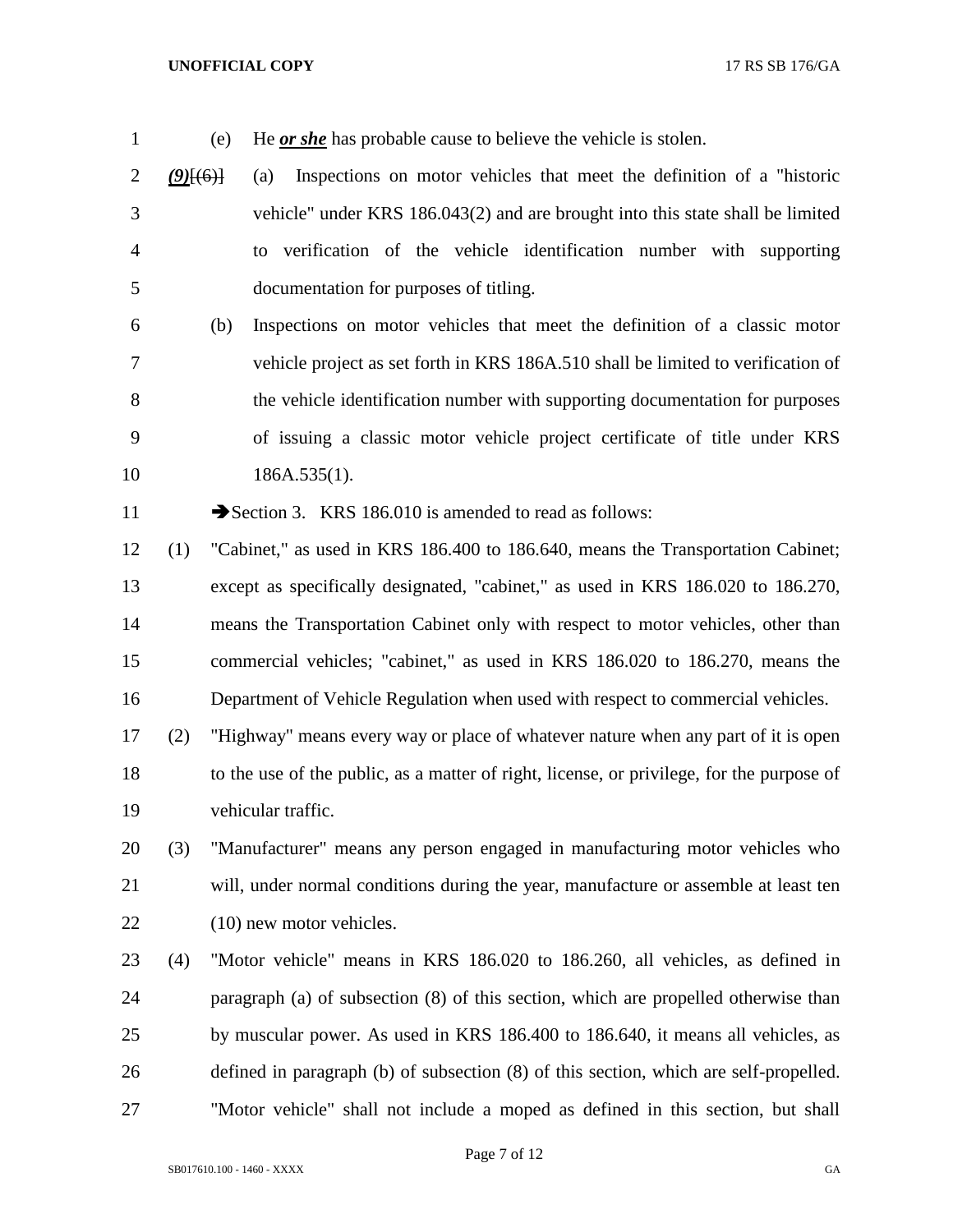| $\mathbf{1}$   |     |                                                                                  | include low-speed vehicles <i>and military surplus vehicles</i> as defined in this section. |  |  |
|----------------|-----|----------------------------------------------------------------------------------|---------------------------------------------------------------------------------------------|--|--|
| $\overline{2}$ | (5) | "Moped" means either a motorized bicycle whose frame design may include one (1)  |                                                                                             |  |  |
| 3              |     |                                                                                  | or more horizontal crossbars supporting a fuel tank so long as it also has pedals, or a     |  |  |
| $\overline{4}$ |     |                                                                                  | motorized bicycle with a step-through type frame which may or may not have                  |  |  |
| 5              |     |                                                                                  | pedals rated no more than two (2) brake horsepower, a cylinder capacity not                 |  |  |
| 6              |     |                                                                                  | exceeding fifty (50) cubic centimeters, an automatic transmission not requiring             |  |  |
| $\tau$         |     |                                                                                  | clutching or shifting by the operator after the drive system is engaged, and capable        |  |  |
| $8\,$          |     |                                                                                  | of a maximum speed of not more than thirty (30) miles per hour.                             |  |  |
| 9              | (6) | "Operator" means any person in actual control of a motor vehicle upon a highway. |                                                                                             |  |  |
| 10             | (7) | (a)                                                                              | "Owner" means a person who holds the legal title of a vehicle or a person who               |  |  |
| 11             |     |                                                                                  | pursuant to a bona fide sale has received physical possession of the vehicle                |  |  |
| 12             |     |                                                                                  | subject to any applicable security interest.                                                |  |  |
| 13             |     | (b)                                                                              | A vehicle is the subject of an agreement for the conditional sale or lease, with            |  |  |
| 14             |     |                                                                                  | the vendee or lessee entitled to possession of the vehicle, upon performance of             |  |  |
| 15             |     |                                                                                  | the contract terms, for a period of three hundred sixty-five (365) days or more             |  |  |
| 16             |     |                                                                                  | and with the right of purchase upon performance of the conditions stated in                 |  |  |
| 17             |     |                                                                                  | the agreement and with an immediate right of possession vested in the                       |  |  |
| 18             |     |                                                                                  | conditional vendee or lessee, or if a mortgagor of a vehicle is entitled to                 |  |  |
| 19             |     |                                                                                  | possession, the conditional vendee or lessee or mortgagor shall be deemed the               |  |  |
| 20             |     |                                                                                  | owner.                                                                                      |  |  |
| 21             |     | (c)                                                                              | A licensed motor vehicle dealer who transfers physical possession of a motor                |  |  |
| 22             |     |                                                                                  | vehicle to a purchaser pursuant to a bona fide sale, and complies with the                  |  |  |
| 23             |     |                                                                                  | requirements of KRS 186A.220, shall not be deemed the owner of that motor                   |  |  |
| 24             |     |                                                                                  | vehicle solely due to an assignment to his dealership or a certificate of title in          |  |  |
| 25             |     |                                                                                  | the dealership's name. Rather, under these circumstances, ownership shall                   |  |  |
| 26             |     |                                                                                  | transfer upon delivery of the vehicle to the purchaser, subject to any                      |  |  |

applicable security interest.

Page 8 of 12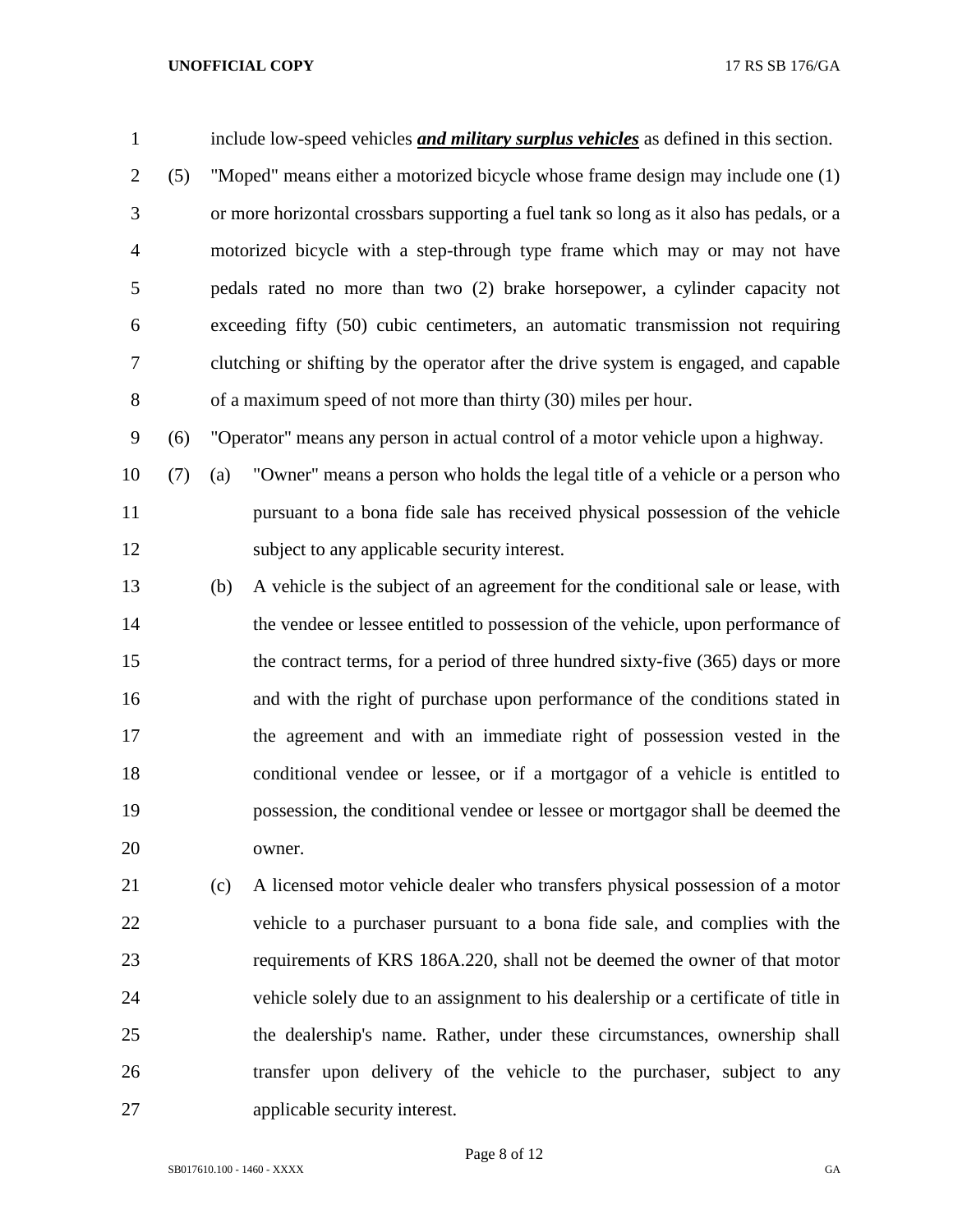- (8) (a) "Vehicle," as used in KRS 186.020 to 186.260, includes all agencies for the transportation of persons or property over or upon the public highways of this Commonwealth and all vehicles passing over or upon said highways, excepting road rollers, road graders, farm tractors, vehicles on which power shovels are mounted, such other construction equipment customarily used only on the site of construction and which is not practical for the transportation of persons or property upon the highways, such vehicles as travel exclusively upon rails, and such vehicles as are propelled by electric power obtained from overhead wires while being operated within any municipality or where said vehicles do not travel more than five (5) miles beyond the city limit of any municipality.
- (b) As used in KRS 186.400 to 186.640, "vehicle" means every device in, upon or by which any person or property is or may be transported or drawn upon a public highway, excepting devices moved by human and animal power or used exclusively upon stationary rails or tracks, or which derives its power 16 from overhead wires.
- (9) KRS 186.020 to 186.270 apply to motor vehicle licenses. KRS 186.400 to 186.640 apply to operator's licenses.
- (10) "Dealer" means any person engaging in the business of buying or selling motor vehicles.
- (11) "Commercial vehicles" means all motor vehicles that are required to be registered under the terms of KRS 186.050, but not including vehicles primarily designed for carrying passengers and having provisions for not more than nine (9) passengers (including driver), motorcycles, sidecar attachments, pickup trucks and passenger vans which are not being used for commercial or business purposes, and motor vehicles registered under KRS 186.060.
- (12) "Resident" means any person who has established Kentucky as his or her state of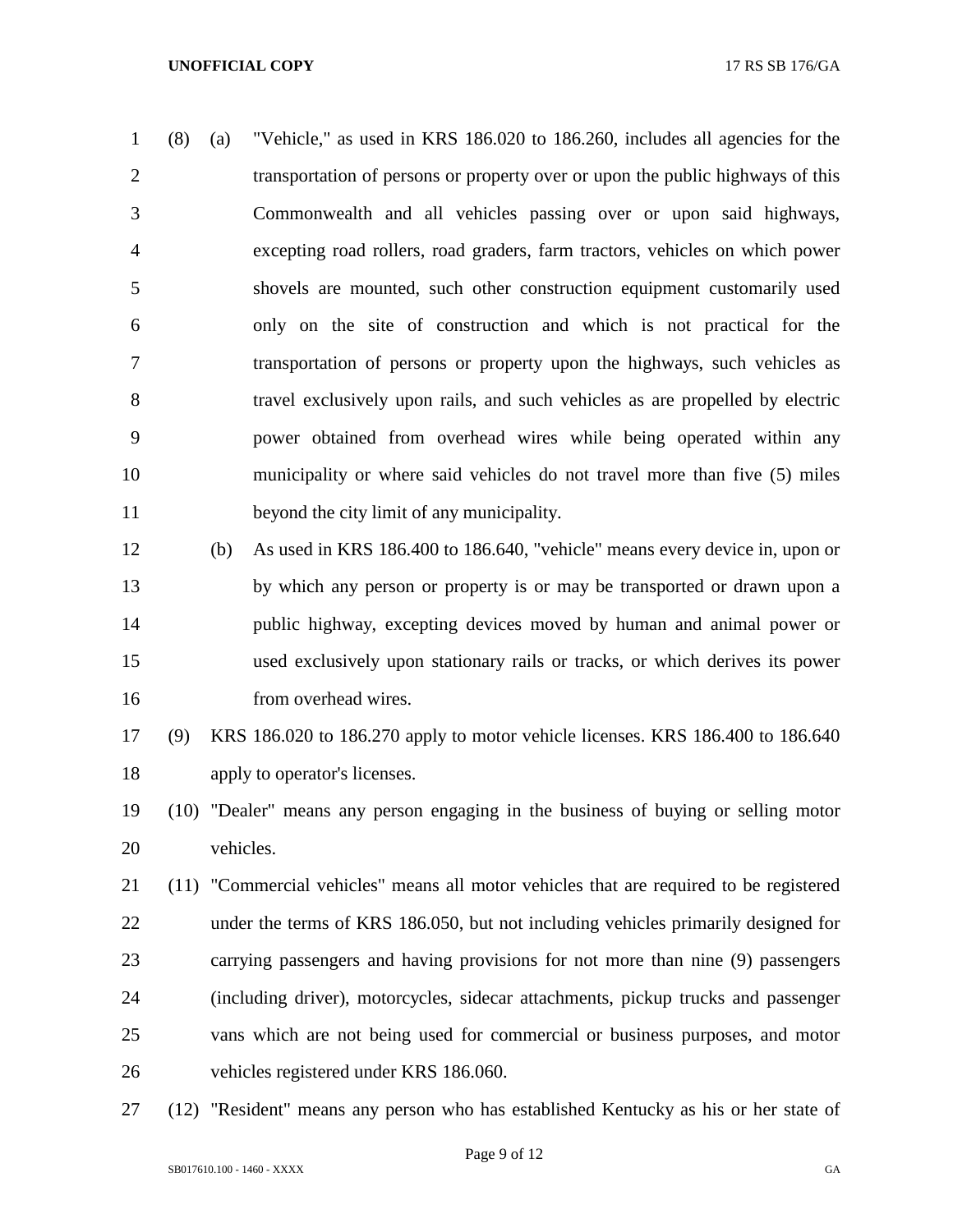| $\mathbf{1}$   |     | domicile. Proof of residency shall include but not be limited to a deed or property      |
|----------------|-----|------------------------------------------------------------------------------------------|
| $\overline{2}$ |     | tax bill, utility agreement or utility bill, or rental housing agreement. The possession |
| 3              |     | by an operator of a vehicle of a valid Kentucky operator's license shall be prima-       |
| $\overline{4}$ |     | facie evidence that the operator is a resident of Kentucky.                              |
| 5              |     | (13) "Special status individual" means:                                                  |
| 6              | (a) | "Asylee" means any person lawfully present in the United States who                      |
| $\overline{7}$ |     | possesses an I-94 card issued by the United States Department of Justice,                |
| 8              |     | Immigration and Naturalization Service, on which it states "asylum status"               |
| 9              |     | granted indefinitely pursuant to Section 208 of the Immigration $\&$ Nationality         |
| 10             |     | Act";                                                                                    |
| 11             | (b) | "K-1 status" means the status of any person lawfully present in the United               |
| 12             |     | States who has been granted permission by the United States Department of                |
| 13             |     | Justice, Immigration and Naturalization Service to enter the United States for           |
| 14             |     | the purpose of marrying a United States citizen within ninety (90) days from             |
| 15             |     | the date of that entry;                                                                  |
| 16             | (c) | "Refugee" means any person lawfully present in the United States who                     |
| 17             |     | possesses an I-94 card issued by the United States Department of Justice,                |
| 18             |     | Immigration and Naturalization Service, on which it states "admitted as a                |
| 19             |     | refugee pursuant to Section 207 of the Immigration & Nationality Act"; and               |
| 20             | (d) | "Paroled in the Public Interest" means any person lawfully present in the                |
| 21             |     | United States who possesses an I-94 card issued by the United States                     |
| 22             |     | Department of Justice, Immigration and Naturalization Service, on which it               |
| 23             |     | states "paroled pursuant to Section 212 of the Immigration & Nationality Act             |
| 24             |     | for an indefinite period of time."                                                       |
| 25             |     | (14) "Instruction permit" includes both motor vehicle instruction permits and motorcycle |
| 26             |     | instruction permits.                                                                     |

(15) "Motorcycle" means any motor driven vehicle having a seat or saddle for the use of

Page 10 of 12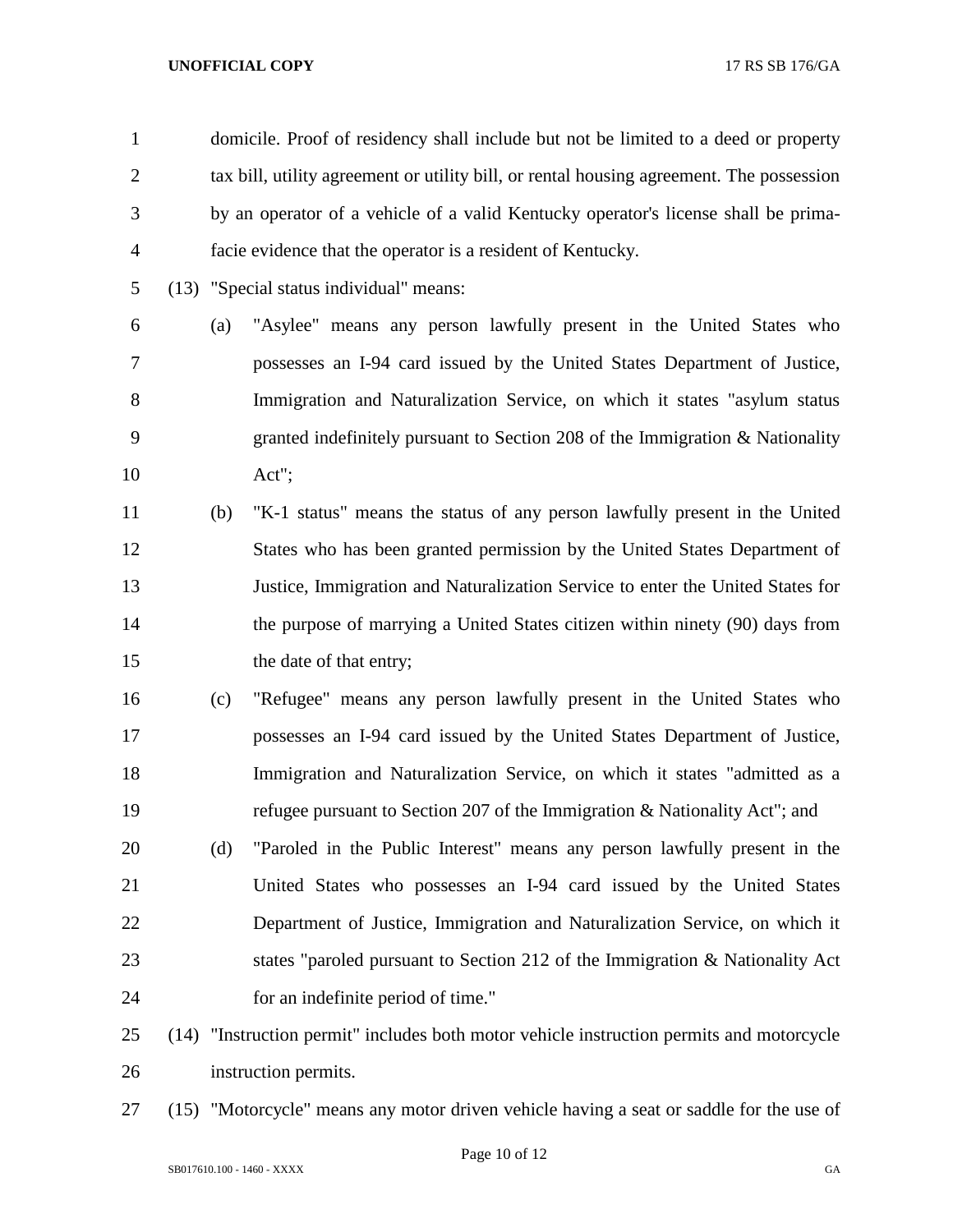| $\mathbf{1}$   |                                                                                       | the operator and designed to travel on not more than three (3) wheels in contact        |
|----------------|---------------------------------------------------------------------------------------|-----------------------------------------------------------------------------------------|
| $\overline{2}$ |                                                                                       | with the ground, including vehicles on which the operator and passengers ride in an     |
| 3              |                                                                                       | enclosed cab. "Motorcycle" shall include an alternative-speed motorcycle as defined     |
| $\overline{4}$ |                                                                                       | in this section, but shall not include a tractor or a moped as defined in this section. |
| 5              |                                                                                       | (16) "Low-speed vehicle" means a motor vehicle that:                                    |
| 6              | (a)                                                                                   | Is self-propelled using an electric motor, combustion-driven motor, or a                |
| 7              |                                                                                       | combination thereof;                                                                    |
| 8              | (b)                                                                                   | Is four $(4)$ wheeled; and                                                              |
| 9              | (c)                                                                                   | Is designed to operate at a speed not to exceed twenty-five (25) miles per hour         |
| 10             |                                                                                       | as certified by the manufacturer.                                                       |
| 11             |                                                                                       | (17) "Alternative-speed motorcycle" means a motorcycle that:                            |
| 12             | (a)                                                                                   | Is self-propelled using an electric motor, combustion-driven motor, or a                |
| 13             |                                                                                       | combination thereof;                                                                    |
| 14             | (b)                                                                                   | Is three $(3)$ wheeled;                                                                 |
| 15             | (c)                                                                                   | Has a fully enclosed cab and includes at least one (1) door for entry; and              |
| 16             | (d)                                                                                   | Is designed to operate at a speed not to exceed forty (40) miles per hour as            |
| 17             |                                                                                       | certified by the manufacturer.                                                          |
| 18             |                                                                                       | (18) "Multiple-vehicle driving range" means an enclosed area that is not part of a      |
| 19             |                                                                                       | highway or otherwise open to the public on which a number of motor vehicles may         |
| 20             | be used simultaneously to provide driver training under the supervision of one (1) or |                                                                                         |
| 21             |                                                                                       | more driver training instructors.                                                       |
| 22             |                                                                                       | (19) "Military surplus vehicle" means a multipurpose wheeled surplus military           |
| 23             |                                                                                       | <i>vehicle that:</i>                                                                    |
| 24             | $\left(a\right)$                                                                      | Is not operated using continuous tracks;                                                |
| 25             | (b)                                                                                   | Was originally manufactured for and sold directly to the Armed Forces of                |
| 26             |                                                                                       | the United States; and                                                                  |
| 27             | (c)                                                                                   | Was originally manufactured under the federally mandated requirements                   |